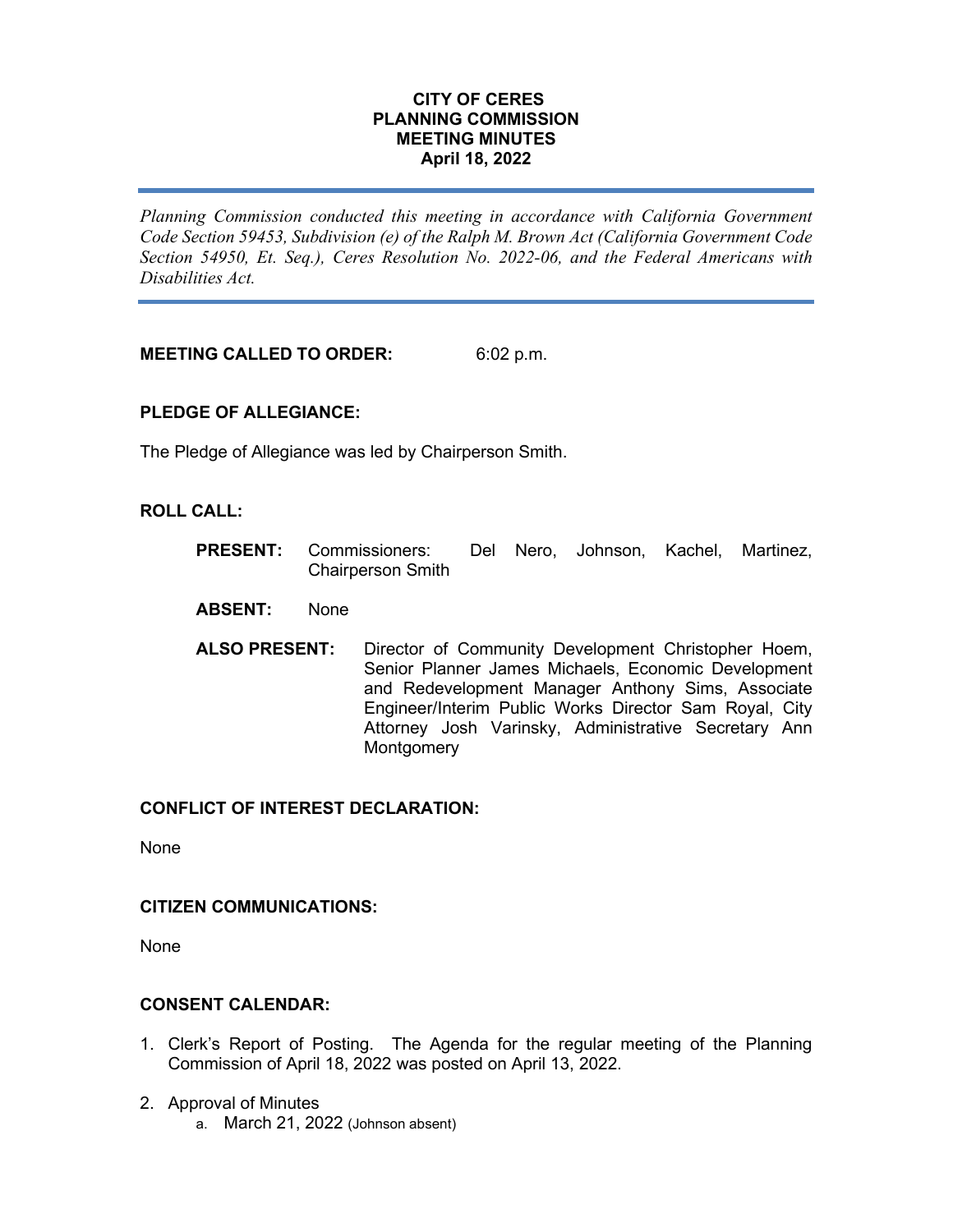3. Lot Line Adjustment (LLA) 22-03; Resolution No. PC 22-06; Approving a Lot Line Adjustment for Ceres Gateway Center, LLC., to adjust an existing property line shared between two properties located at the southwest corner of Service Road and Mitchell Road.

ACTION: It was moved by Commissioner Del Nero; seconded by Commissioner Martinez to approve Items 1 and 3 on the Consent Calendar. Motion passed by the following vote:

AYES: Commissioners Del Nero, Johnson, Kachel, Martinez, Chairperson Smith NOES: None ABSENT: None

ACTION: It was moved by Commissioner Kachel; seconded by Commissioner Martinez to approve Item 2.a. on the Consent Calendar. Motion passed by the following vote:

| AYES:    | Commissioners Del Nero, Kachel, Martinez, Chairperson Smith |
|----------|-------------------------------------------------------------|
| NOES:    | <b>None</b>                                                 |
| ABSENT:  | <b>None</b>                                                 |
| ABSTAIN: | Commissioner Johnson                                        |

# **CONSIDERATION OF ITEMS REMOVED FROM THE CONSENT CALENDAR**

None

# **PUBLIC HEARINGS:**

4. Conditional Use Permit (CUP) 22-08; A proposal for a Conditional Use Permit entitlement to allow an existing snow cone/iced coffee business to operate on a yearround basis at 2000 Central Avenue. Hector Irasava and Violet Saveh, applicants.

Senior Planner, James Michaels presented the staff report.

Commission Discussion:

• Commission Kachel inquired about the size of the building.

Mr. Michaels replied that it is less than 120 square feet; he believes it's close to 10' x 10' or 10' x 11'.

• Commissioner Kachel asked when the business was originally approved. It stated in the staff report that it was only allowed for six months because of the size. What's the thinking behind that direction?

Mr. Michaels explained that that's actually written in the code for Administrative Permits. He believes the idea is when it's more than 120 square feet, it would typically be a building permit for a more permanent building, that would be required. The code actually talks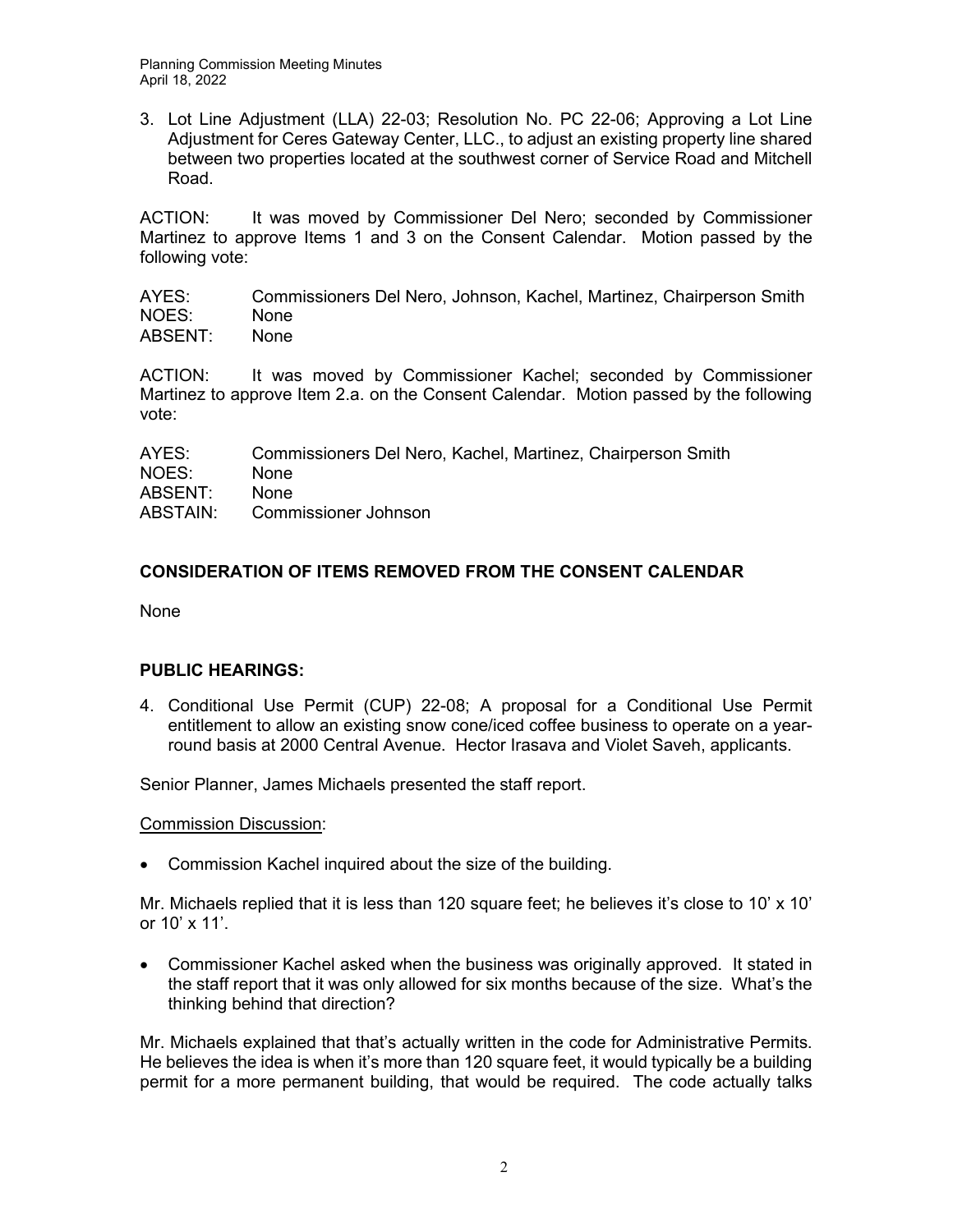• Commissioner Kachel confirmed that there's no restroom in there.

Mr. Michaels concurred and noted that the customers would be utilizing the restroom facilities at the La Sequoia supermarket, as well as the employees.

• Commissioner Martinez inquired about their current operating months.

Mr. Michaels explained that typically it would be April through October and that has been consistent throughout the years. They were more of a summer operation, and it wasn't until last October that the applicant approached him to discuss the possibility of extending their permit, as a trial. They were looking to do some other items, such as coffee.

• Commissioner Martinez verified that the plan was to allow only two cars in their drivethru.

Mr. Michaels confirmed no more than that at any one time.

• Commissioner Martinez asked if there would be any penalty or anything that would happen if they can't continue to keep only two cars in their drive-thru at any one time because hypothetically, if an employee is making a drink, how are they going to also manage the cars in line as well.

Mr. Michaels explained that there would have to be at least one other employee, that would have to be on the look out to see that and direct folks accordingly. If we had multiple complaints about queuing out in Central Avenue, that would be something we'd have to pay attention to, note it and maybe have to make some adjustments to the Conditions or evaluate further and see what may need to be done.

• Commissioner Martinez confirmed that currently there are no potential penalties in place.

Mr. Michaels replied, not as such; not yet.

• Commissioner Martinez inquired if this was the first time the applicant has requested something like this.

Mr. Michaels said for year-round, yes.

• Commissioner Del Nero asked if this type of business needs a business license.

Mr. Michaels responded, yes and stated that Heaven's Snow does have one.

• Commissioner Del Nero verified with Mr. Michaels that it's for 6 months, and this will be year-round, if it's approved. Commissioner Del Nero asked if there's any other business in town like this.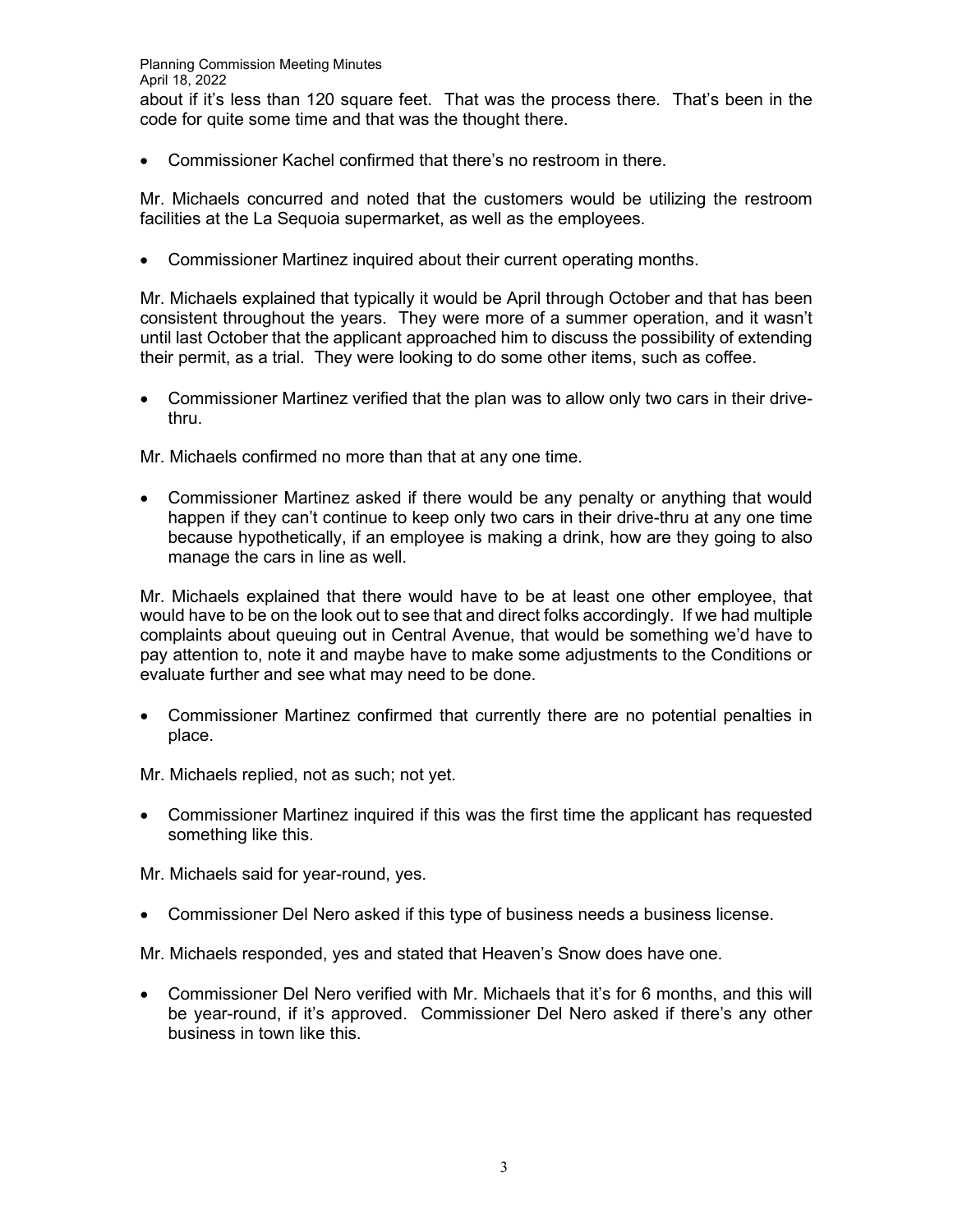Mr. Michaels replied, no; not to staff's knowledge. The only one you could compare this to, that might have some similarities would be the single food truck operators that we might have. Other than that, this would be the first.

• Commissioner Del Nero remarked that during Christmas, he knows that this may be a far-fetched question; we grant, let's say Home Depot to block off their area to put Christmas trees. Is this what we're talking about or is this something totally different?

Mr. Michaels explained that with Home Depot, that was part of their Use Permit, that allowed them to do that on an annual basis. They could choose to do it or not. In this case, the applicant would have the right to do it year-round, but only on this particular property. If they decided certain things were not working out, the use goes away. If it's not utilized in some other fashion that's appropriate, then the Use Permit would generally go away. It's supposed to be continuous; it typically runs with the land.

• Commissioner Martinez asked if the applicant plans on making additions to the building or are they going to cut in a drive thru.

Mr. Michaels replied that there wouldn't be enough room where this is located. Essentially, they'll be taking back the parking spaces for access. So, what you see there, basically they're allowed to do the one, just to the west end of the building, like a pop-up thing for shade; a shade structure that they typically might have during the summer or maybe winter, during operating hours. But that would be it; that would be the limit.

• Commissioner Martinez inquired if they plan on taking orders at the window or do they plan on building a menu further down.

Mr. Michaels responded that as far as he knows, it will be orders at the window. The applicant can probably elaborate on that though.

• Commissioner Johnson stated that Commissioner Martinez addressed the drive-thru issue; enforcement of a line not backing up onto Central Avenue. He sees a very likely scenario and feels that enforcing that is going to be kind of hard.

Mr. Michaels explained that what could happen is, this could be a step-by-step basis. So, depending on how the operation goes, once the drive-thru is implemented; if we get complaints, we could evaluate it and see if there are any options. If there are, we can work with the applicant and plan on doing that. If after those measures are still not working, and it appears to be a nuisance, staff might do a further evaluation and then bring it back to the Commission for some type of review and then possibly revoking the Use Permit. That we do have as part of the Conditions of Approval; that if it didn't work out, couldn't work out, and it was more, shall we say, not good for the community, a safety issue, then the Commission at that time would have the opportunity to revoke that Use Permit.

- Chairperson Smith noted that she has some follow-up on questions that were asked previously:
	- $\circ$  Question from Commissioner Kachel about the size of the building being 120 square feet, and James noted that was due to the fact that anything over 120 square feet requires a building permit. Chairperson Smith asked if the building has electricity and water?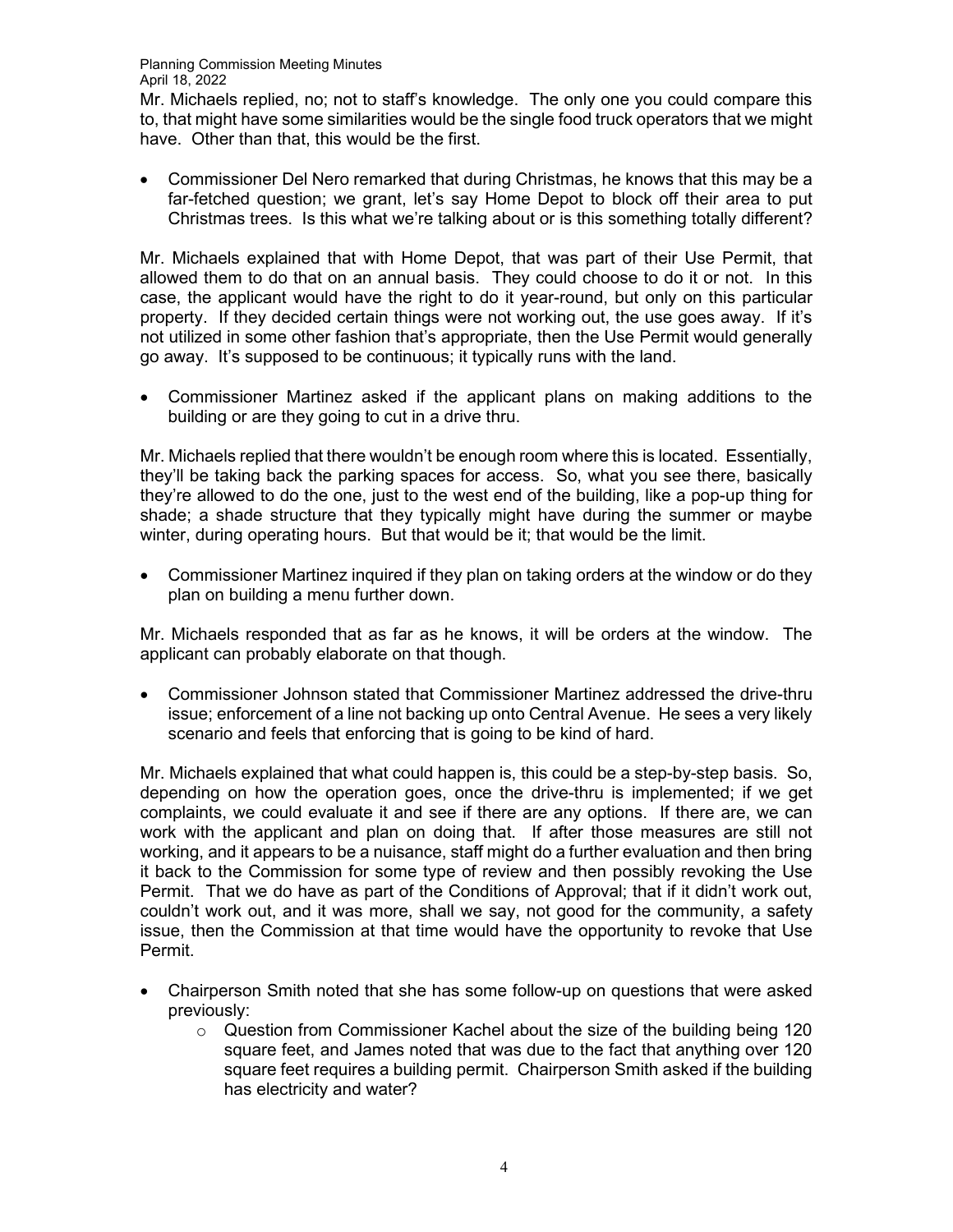Mr. Michaels remarked that they have the opportunity; they would have to get that; that is correct. An electrical permit would be done through the Building Division. Mr. Michaels believes it has been a condition on previous Administrative Permits.

- o Commissioner Smith verified that right now, in order to operate, they have to have electricity and water. So, those are separate permits; it doesn't require an entire building permit, just an electrical.
- o With regard to the Health Department, the Health Department also regulates this type of activity. She read in the Condition that the Health Department approval does not allow any food preparation. They are allowed to see prepackaged food, and she thinks for preparing food, they have to have access to hot water. They also have to have a designated restroom location. Chairperson Smith inquired if this means they have some sort of documentation from La Sequoia Market regarding use of their restrooms.

Mr. Michaels confirmed that La Sequoia Market has provided staff a letter giving them permission and support what Heaven's Snow is doing.

- $\circ$  Chairperson Smith verified that this includes the use of the restroom by the employees as well as the customers.
- $\circ$  Some questions were already asked, but Commissioner Smith stated she has some concerns about the drive thru issue. While there's no enforcement mechanism, it would be more based on a complaint basis. Hypothetically, let's say, that this Conditional Use Permit, with the drive thru was approved. And, it wasn't working out, and it comes back to the Commission. So, the whole Conditional Use Permit is revisited, and it could be reissued, excluding the drive thru. And the same holds true for tonight. The Conditional Use Permit could be issued excluding the drive thru.
- Mr. Michaels confirmed that is correct.
	- $\circ$  Chairperson Smith stated that she was interested, and she thinks she received a response about the other surrounding businesses. In fact, those four corners seem to be hopping right now with George's Liquor opening recently and his grill and gas station. She inquired if these businesses, including George's and the others that are in the area, were all notified.

Mr. Michaels noted that the Property Owners were notified.

o Chairperson Smith remarked that that doesn't necessarily mean that the businesses were notified.

Mr. Michaels confirmed that is correct, but explained that the businesses have seen that snow cone shack operating for years and feels that staff would have heard by now if there were concerns.

# **The Public Hearing was opened at 6:28 p.m.**

• John Warren, Ceres resident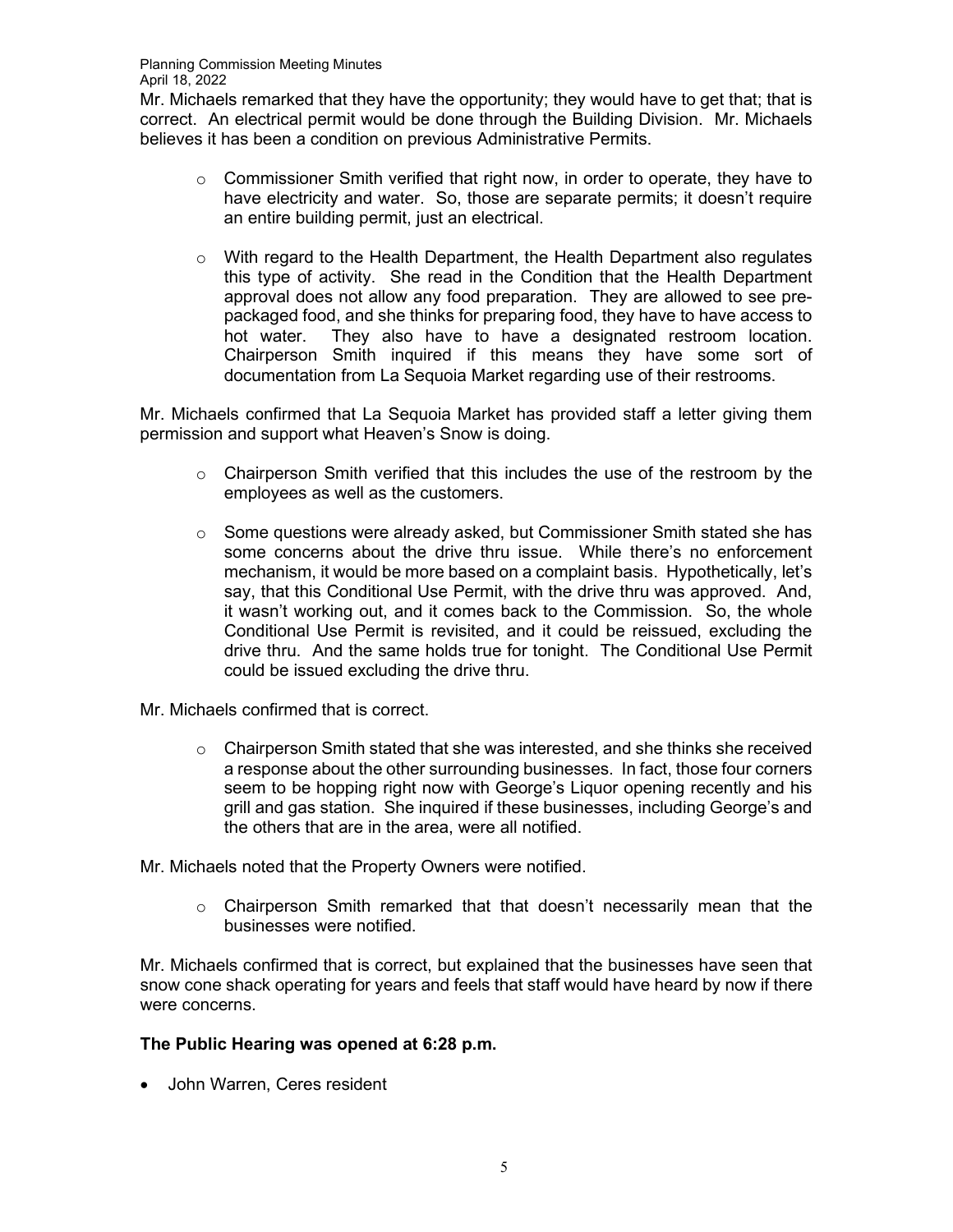Mr. Warren expressed his concerns with the drive thru aspect of this project, explaining that it will be difficult for the customers to park after placing their order at the drive thru window, as the parking spaces are facing the other direction. He also noted that traffic may back up onto Central Avenue, and inquired that if the two employees are busy preparing the coffee beverages, who is going to go out and direct traffic and who is going to have the training to direct traffic. He also asked about employees going out to ask someone to move their car as they only allow two in the line; what's going to happen when the person says they don't want to move their car. Mr. Warren thinks the drive thru might have some problems to begin with that should be thought out before experimenting and then trying to come back and correct something that should never have gone forward. Drivers are very discourteous, and he feels it's going to be hard for an employee to go out and ask someone to move their car and have that person not comply. Mr. Warren stated he doesn't think there is space adequate for a drive thru and he thanked the Commission for hearing his comments.

• Gene Yeakley, Ceres citizen

Mr. Yeakley inquired if this business is considered paralleled to sidewalk vending, and if it is, are they going to comply with all the sections and codes; there's like 10 pages just in Chapter 17 on sidewalk vending even though that business is pretty much stationary, having been there for a long time. He also wanted to know if when the Planning Department was reviewing their request for certain things, if the Sidewalk Vending code was part of their decision to move forward.

Mr. Michaels explained that this is not part of the Sidewalk Vending ordinance; this was a completely separate permit use that has been going on since 2007. It wasn't intended to be considered a sidewalk vendor, as a sidewalk vendor would just have a table and maybe a chair, with their product.

• Violet Saveh, Heaven's Snow co-owner (applicant)

Ms. Saveh thanked the Commission for allowing her and her husband to serve this community. We've been here for a long time and have made lots of friends. She understands a lot of the concerns that were mentioned and as owners of a small business, the last thing they want to see is someone getting hurt, complaints or any kind of accident. She explained that within the last 14 years, they have taken lots of measures; trained their employees, and they are consistently training as we are working throughout the day. As far as permits go, our permits have always been for six months, due to the fact that the City of Ceres never used to allow temporary or any food trucks to be allowed in the City limits. She and her husband are the third owners. The stand has been there currently for almost 30 years. They were given the 6-momth Conditional Permit due to that reason; however, when things have changed the last couple years, we decided that since we're doing six months, we'd like to go ahead and do something for the winter since a lot of students and customers are asking us and also to give our employees the ability to work year-round. We came across a local Ceres coffee roaster and decided why not. They're local and we'd like to continue to serve if the City allows it. We worked with Mr. Michaels and she would like to thank him and for everybody else for allowing them to do that. Their customers continue loving their coffee and they want to continue doing that year-round.

Ms. Saveh continued; as far as the drive thru goes, she doesn't think it's going to be more of a drive thru. She explained what their anticipation and goal is, is just to let the people who are elderly, handicapped, a mom that has lots of kids in the vehicle, that just can't get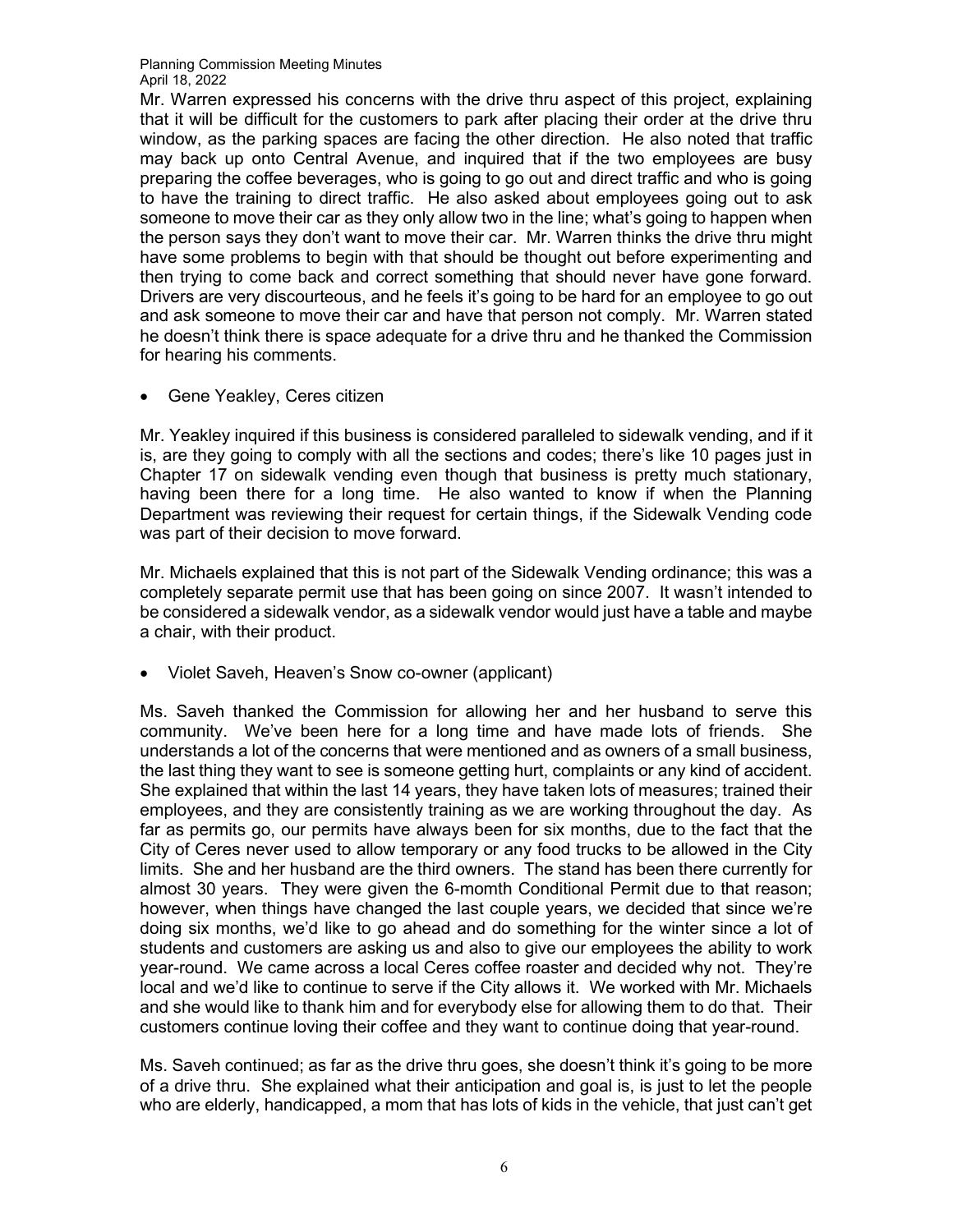out, just to order and then the employees will be handling the money and order taking and have them park. Employees will be taking the order out to them or giving them the option to get out and pick up their order at the front window. Nothing is going to be handed out to them through the window. And there will be a sign indicating no more than two vehicles.

Also, Ms. Saveh understands there was a question brought up as far as two food permits being on the file. She explained that they do have six employees and she is anticipating on hiring two more. They do also employ two to three employees at a time in the stand. They've never had a problem or accident as far as driving people the right direction; parking, paying and then parking, or restroom or any of that. Having had any issues, she thinks their landlord would have been the first to notify the City, she's sure.

Ms. Saveh stated that everything that was brought up was very understood and they know that safety is their number one and always has been their number one concern. If we can give this a try, as a permit, it would be great; especially like she said, for our elderly, our handicapped. With the whole Covid situation, a lot of people are still not feeling comfortable completely getting out of their vehicle and being around other people. She feels this would be a positive thing more than a bad thing.

Chairperson Smith thanked Ms. Saveh for speaking to the Commission and for her time.

# **The Public Hearing was closed at 6:41 p.m.**

### Commission Discussion:

Commissioner Kachel stated that he appreciated the applicant's comments. He thinks they're trying very hard to make this work. He does have some issues, however. Basically it's a seasonal or temporary business, as it sits right now and has been for 15 years now. It's in a facility which is extremely small and it just sort of sits there. He's concerned particularly with the drive-thru portion of this. If you go in a more commercial drive thru, you see bollards posted, usually metal to keep cars from hitting buildings. Those are for safety reasons. They're usually posted next to the order window, which is usually a microphone where you order and then you go pick it up at the window. Then there's also the bollards there to prevent you from hitting the window or the building at that location. We don't have any of those safety features here that he could see and that really concerns him for the people who are inside the building. It's kind of a difficult place to maneuver into. You come in off of north bound on Central; you turn in there and try to pull up to the window; then they take your order and money (he understands that part); but then as the gentleman spoke earlier, the parking spaces up near the store are usually full and the parking spaces right next to the shack are going the other direction. So, you'd have to go up and around and turn around. He just doesn't think a lot of thought has been put into the drive thru portion of this from a safety point of view and from an operational point of view. He explained that when he was a young man, he actually was trained as a flagman. He worked construction during the summers and he did flagging, where you have a stop sign and a flag and everything else. He never thought he'd use that experience in anything in his life again, but tonight it's reminding him of how scary that can be, trying to get people to listen to you, even though you have a hard hat, a vest, a flag and a stop sign, to get them to do what you want them to do; what your job is requiring you to do. The gentleman earlier indicated that he was concerned about young people going out there, trying to get people to obey. He knows that maybe people driving to and from work is a little different than people getting a snow cone or a coffee, but it's not easy. People just are difficult to deal with at times and he's concerned with that. He hadn't thought of that until the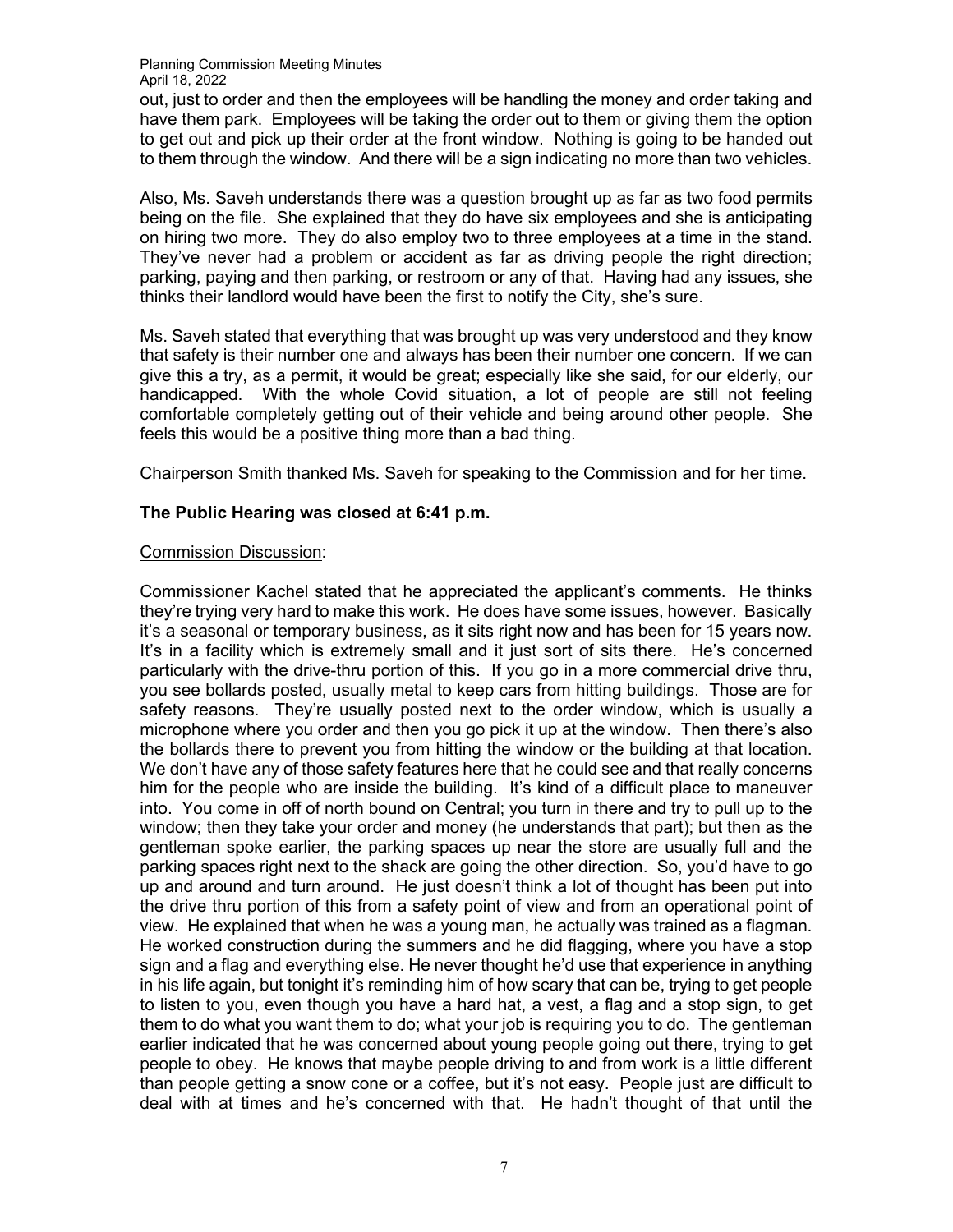gentleman brought it up. For all those reasons, he just has some real concerns about the drive thru portion. He can't support that part of it at all. He understands what they're trying to do, but he also noted that they've been in business for 15 years and now they want to go basically into a permanent business. It might be time to get a permanent building at a location where it's appropriate and they can have a better entrance and exit. Mr. Kachel mentioned that we've got a relatively new drive thru in Ceres on another street in another location, which is built right at the entrance of a major shopping area, and that location is a little bit less than ideal, at least in his opinion, as to how it operates because the drive thru filters right into the ingress and egress for that facility. For all those reasons and he hopes that made sense, he just can't support the project.

Commissioner Johnson stated that Commissioner Kachel pretty much covered his direction. The year-round thing doesn't really bother him, but the drive thru; he just sees a lot of problems with that.

Commissioner Martinez noted that Commissioner Kachel said a lot of his sentiments as well. He can get behind the year-round operation, but the drive thru is a concern for him from a safety standpoint, from code enforcement. He understands the applicants, where the people would just pay, and then drive away and park, but you're driving toward the direction of oncoming traffic. He'd like to mention in that photo, it looks like most of those stalls were filled. There's nothing blocking that transformer right there, which looks like that's where they draw their power from, so he would hate to see a car hit that. And, he does have some concerns about having high school aged children try to tell adults in their car, they need to move. So, he also agrees with Commissioner Kachel and that is a pretty big concern of his.

Commissioner Del Nero stated that after hearing everybody, he really doesn't have too much to add. It can be, and he's directed traffic himself in uniform, and it is kind of scary. With that, he will support what Commissioner Kachel said.

Chairperson Smith agreed and noted that Commissioner Kachel said it very well. In addition to the concern about being able to control the drive thru traffic, there's already so much traffic there with two schools and George's Grill and the market and the Bingo Hall, and there's a four-way stop; she has real concerns about traffic queuing up onto Central Avenue. She's not in favor of a drive thru component. She thinks the year-round has some potential on it's own. She's grateful to see that the business is doing well enough to consider that. She knows that they serve a lot of people in that neighborhood as well as the school, but she would not be able to support the drive thru.

Having said that, Chairperson Smith asked the Commission if anyone would like to make a motion; either the motion on the agenda item or another motion that might make some adjustments to the current recommendation.

Commissioner Martinez asked if the Commission could vote on them separately; voting on the year-round permit and then voting on the drive thru or is it conditionally one or other.

Chairperson Smith replied that she's sure that the City Attorney is with us, but said she thinks that if we were to not approve the drive thru, it would be this Conditional Use Permit without the drive thru component. So, it would just be a single motion saying "move to approve the Conditional Use Permit without the drive thru component."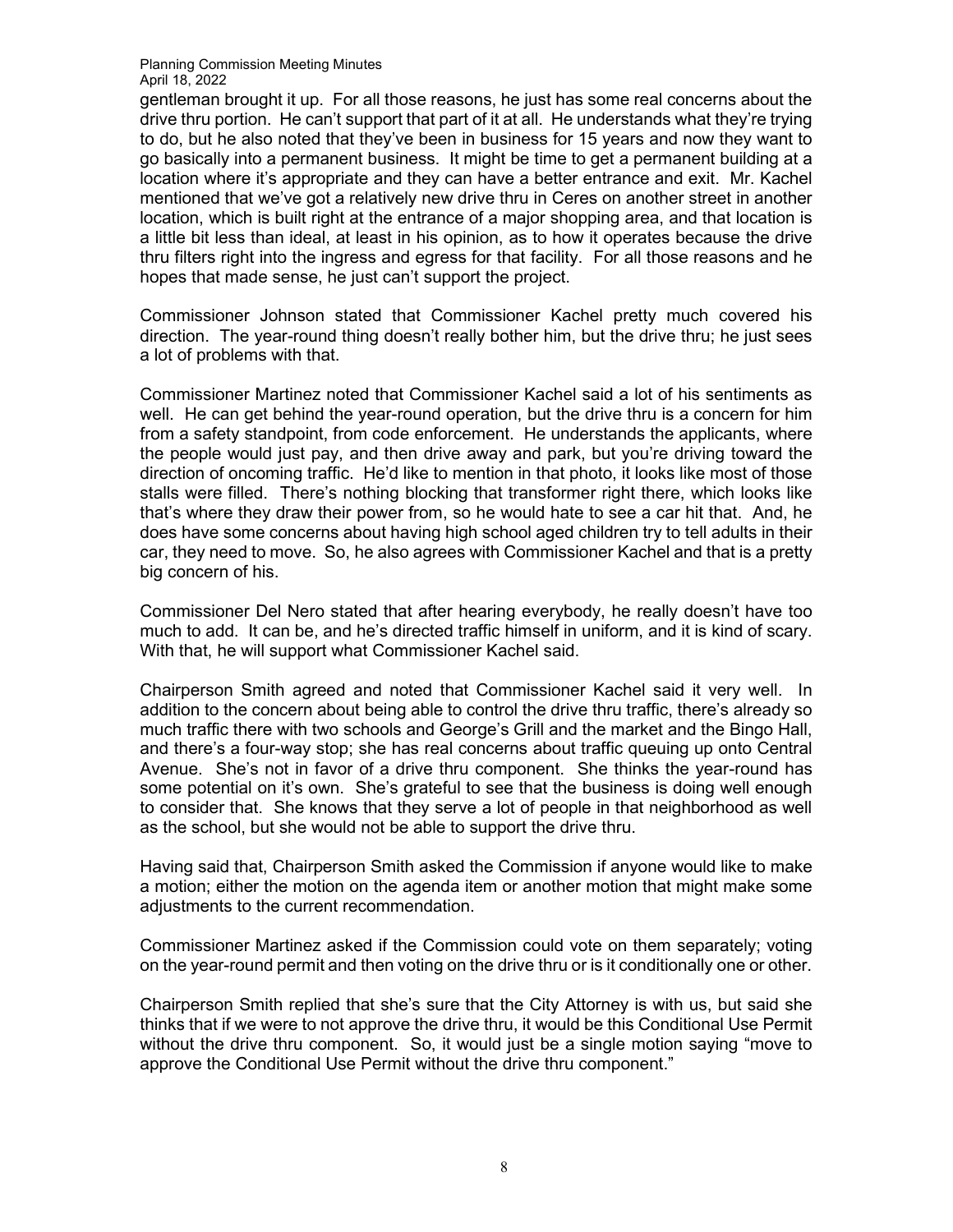Mr. Michaels stated that Chairperson Smith is correct, so it would mean that Condition B.2. would be eliminated from the proposal, as that's the one that has to do with the drive thru.

Chairperson Smith stated, having said that, she asked the Commission if there is a motion anyone would like to promote.

Director of Community Development, Christopher Hoem suggested that in lieu of eliminating the Condition that Mr. Michaels just mentioned, it may be revised to still talk about a drive thru, but prohibit it, if that's the desire of the Commission.

Mr. Hoem explained that if you're silent on it, then it's a mystery; but, if you call it out, then it's something that you've discussed, that you're prohibiting from having happen.

Chairperson Smith noted that an example would be, "Approving the Conditional Use Permit 22-08, and prohibiting the use of a drive thru, eliminating Condition B.2. and prohibiting the use of a drive thru under the permit."

• Violet Saveh approached the podium to speak, stating she had quick question.

Chairperson Smith informed Ms. Saveh that she's closed the public hearing at this point, but would give her a quick opportunity, as the Commission is trying to deliberate.

• Ms. Saveh stated that as she mentioned earlier, their intent is not to do a drive thru. Their whole purpose was, if they could have something that could at least minimize or be given a condition where they could help out people who are handicapped or elderly and can't get out of their vehicle mainly.

Chairperson Smith responded that she appreciates that and we heard that when Ms. Saveh stated that initially in case any of the Commissioners didn't recall that. And she doesn't think that a drive thru permit or condition is required for Heaven's Snow to assist customers in their cars. She thinks that can still continue, and to bring customers out their drinks doesn't require a drive thru condition.

Mr. Michaels confirmed that is correct.

Chairperson Smith stated that the choices are:

- Approve the recommendation as staff has made it
- Approve the recommendation with prohibiting any type of drive thru
- Not allowing the issuance of the Conditional Use Permit at all

ACTION: It was moved by Commissioner Martinez; seconded by Commissioner Del Nero to approve Conditional Use Permit 22-08, eliminating Condition B.2., specifically prohibiting a drive-thru use. Motion passed by the following vote:

AYES: Commissioners Del Nero, Johnson, Kachel, Martinez, Chairperson Smith NOES: None ABSENT: None